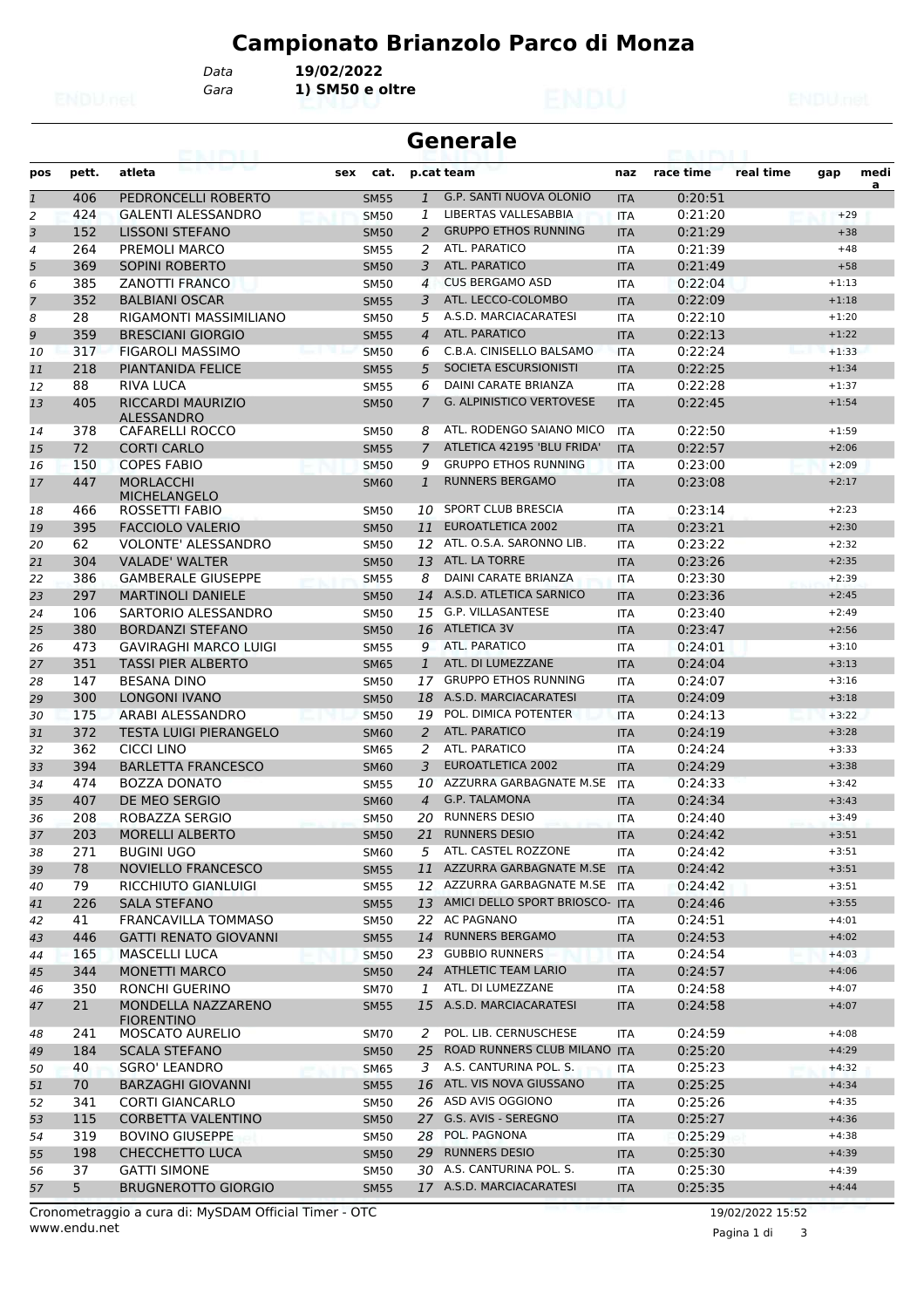| pos      | pett.    | atleta                                             | cat.<br>sex                |                     | p.cat team                                    | naz                      | race time          | real time | gap                | medi<br>a |
|----------|----------|----------------------------------------------------|----------------------------|---------------------|-----------------------------------------------|--------------------------|--------------------|-----------|--------------------|-----------|
| 58       | 68       | <b>FAGIANI GIUSEPPE</b>                            | <b>SM65</b>                | $\overline{4}$      | ATL. VALLE IMAGNA                             | <b>ITA</b>               | 0:25:41            |           | $+4:50$            |           |
| 59       | 294      | <b>MAPELLI DANIELE</b>                             | <b>SM50</b>                | 31                  | <b>GRUPPO ETHOS RUNNING</b>                   | <b>ITA</b>               | 0:25:45            |           | $+4:54$            |           |
| 60       | 46       | <b>FALZEI PIERO ANTONIO</b>                        | <b>SM55</b>                |                     | 18 ASD AVIS OGGIONO                           | <b>ITA</b>               | 0:25:51            |           | $+5:00$            |           |
| 61       | 174      | MISSAGLIA MAURIZIO                                 | <b>SM60</b>                | 6                   | POL. CARUGATE                                 | <b>ITA</b>               | 0:25:56            |           | $+5:05$            |           |
| 62       | 278      | <b>FAIS LUIGI</b>                                  | <b>SM50</b>                | 32                  | G.P. I GAMBER DE                              | <b>ITA</b>               | 0:26:13            |           | $+5:22$            |           |
| 63       | 3        | <b>BELLONI ANDREANO</b>                            | <b>SM55</b>                |                     | 19 A.S.D. MARCIACARATESI                      | <b>ITA</b>               | 0:26:15            |           | $+5:24$            |           |
| 64       | 396      | PALMIERI MARTINO                                   | <b>SM65</b>                | 5                   | <b>EUROATLETICA 2002</b>                      | <b>ITA</b>               | 0:26:17            |           | $+5:26$            |           |
| 65       | 467      | <b>MELESI ELIGIO</b>                               | <b>SM70</b>                | 3                   | TEAM PASTURO ASD                              | <b>ITA</b>               | 0:26:18            |           | $+5:27$            |           |
| 66       | 233      | <b>ARENARE VINCENZO</b>                            | <b>SM55</b>                | 20                  | MISSULTEAM COMO ASD                           | <b>ITA</b>               | 0:26:20            |           | $+5:29$            |           |
| 67       | 470      | <b>MAZZONI AURELIO</b>                             | <b>SM65</b>                | 6                   | G.S. C.S.I. MORBEGNO<br><b>ATLETICA MONZA</b> | <b>ITA</b>               | 0:26:22            |           | $+5:31$            |           |
| 68       | 77<br>48 | <b>SIRONI GIORGIO</b>                              | <b>SM50</b>                | 33<br>$\mathcal{I}$ | ASD AVIS OGGIONO                              | <b>ITA</b>               | 0:26:27<br>0:26:30 |           | $+5:37$<br>$+5:39$ |           |
| 69       | 343      | PANZERI ALBERTO                                    | SM60                       | 34                  | ASD TAPASCIONE RUNNING                        | <b>ITA</b><br><b>ITA</b> | 0:26:34            |           | $+5:43$            |           |
| 70<br>71 | 479      | <b>GIORRANDELLO GIOVANNI</b><br>FIORDI PIERO CARLO | <b>SM50</b><br><b>SM70</b> | 4                   | AMICI DELLO SPORT BRIOSCO- ITA                |                          | 0:26:35            |           | $+5:44$            |           |
|          | 33       | DE VITO GIACOMO                                    | <b>SM50</b>                |                     | 35 A.L.S. CREMELLA                            | <b>ITA</b>               | 0:26:37            |           | $+5:46$            |           |
| 72<br>73 | 111      | <b>BESANA LUIGI</b>                                | <b>SM50</b>                |                     | 36 G.S. AVIS - SEREGNO                        | <b>ITA</b>               | 0:26:50            |           | $+5:59$            |           |
| 74       | 67       | <b>OLTOLINI SERGIO</b>                             | <b>SM50</b>                | 37                  | ATL. ROVELLASCA                               | <b>ITA</b>               | 0:26:51            |           | $+6:00$            |           |
| 75       | 201      | <b>MODOLIN PAOLO</b>                               | SM50                       |                     | 38 RUNNERS DESIO                              | <b>ITA</b>               | 0:26:53            |           | $+6:02$            |           |
| 76       | 361      | <b>CAROLI GIANLUCA</b>                             | <b>SM55</b>                | 21                  | <b>ATL. PARATICO</b>                          | <b>ITA</b>               | 0:26:55            |           | $+6:04$            |           |
| 77       | 416      | <b>FUSER MAURIZIO</b>                              | <b>SM50</b>                |                     | 39 G.S. MARATONETI CASSANO                    | <b>ITA</b>               | 0:26:56            |           | $+6:05$            |           |
| 78       | 315      | <b>VILLA STEFANO</b>                               | <b>SM55</b>                |                     | 22 AMICI DELLO SPORT BRIOSCO- ITA             |                          | 0:26:56            |           | $+6:06$            |           |
| 79       | 414      | <b>BIANCHI GABRIELE</b>                            | <b>SM50</b>                | 40                  | <b>G.S. MARATONETI CASSANO</b>                | <b>ITA</b>               | 0:26:59            |           | $+6:08$            |           |
| 80       | 34       | <b>GILARDONI ROBERTO</b>                           | <b>SM50</b>                | 41                  | A.L.S. CREMELLA                               | <b>ITA</b>               | 0:27:05            |           | $+6:14$            |           |
| 81       | 103      | QUADRIVI CLAUDIO                                   | SM60                       | 8                   | G.P. I GAMBER DE                              | <b>ITA</b>               | 0:27:08            |           | $+6:17$            |           |
| 82       | 131      | <b>REGONDI CESARE</b>                              | <b>SM55</b>                | 23                  | G.S. AVIS - SEREGNO                           | <b>ITA</b>               | 0:27:13            |           | $+6:22$            |           |
| 83       | 442      | SANGALLI MASSIMILIANO                              | <b>SM50</b>                |                     | 42 ROAD RUNNERS CLUB MILANO ITA               |                          | 0:27:15            |           | $+6:24$            |           |
| 84       | 64       | <b>MANGILI FLAVIO</b>                              | <b>SM70</b>                | 5                   | ATL. PARATICO                                 | <b>ITA</b>               | 0:27:22            |           | $+6:31$            |           |
| 85       | 436      | <b>BRILLO ANTONIO MARCO</b>                        | <b>SM60</b>                | 9                   | ROAD RUNNERS CLUB MILANO ITA                  |                          | 0:27:24            |           | $+6:34$            |           |
| 86       | 289      | <b>ZURZOLO MASSIMO</b>                             | <b>SM50</b>                | 43                  | G.S. AVIS - SEREGNO                           | <b>ITA</b>               | 0:27:29            |           | $+6:38$            |           |
| 87       | 354      | <b>BAZZANA LUCIO</b>                               | <b>SM65</b>                | 7                   | UISP COMITATO TERR.LE                         | <b>ITA</b>               | 0:27:36            |           | $+6:45$            |           |
| 88       | 357      | <b>BARONI ANTONIO</b>                              | <b>SM70</b>                | 6                   | ATL. PARATICO                                 | <b>ITA</b>               | 0:27:43            |           | $+6:52$            |           |
| 89       | 171      | <b>CHIARATO STEFANO</b>                            | SM60                       |                     | 10 LA FENICE                                  | <b>ITA</b>               | 0:27:46            |           | $+6:55$            |           |
| 90       | 183      | CALEGARI GIOVANNI PAOLO                            | <b>SM65</b>                | 8                   | ROAD RUNNERS CLUB MILANO                      | <b>ITA</b>               | 0:27:48            |           | $+6:57$            |           |
| 91       | 87       | <b>GARLATI STEFANO</b>                             | <b>SM50</b>                | 44                  | DAINI CARATE BRIANZA                          | <b>ITA</b>               | 0:27:52            |           | $+7:01$            |           |
| 92       | 411      | <b>TARABINI SALVATORE</b>                          | <b>SM70</b>                | 7                   | G.S. C.S.I. MORBEGNO                          | <b>ITA</b>               | 0:27:54            |           | $+7:03$            |           |
| 93       | 316      | <b>BERNARDO DAVIDE</b>                             | <b>SM55</b>                | 24                  | <b>G.P. VILLASANTESE</b>                      | <b>ITA</b>               | 0:28:00            |           | $+7:09$            |           |
| 94       | 423      | <b>TREMOLADA LUCA</b><br><b>GIUSEPPE</b>           | <b>SM50</b>                | 45                  | LA MICHETTA                                   | <b>ITA</b>               | 0:28:02            |           | $+7:11$            |           |
| 95       | 42       | <b>BIFFI GIOVANNI CARLO</b>                        | <b>SM70</b>                | 8                   | O.S.A. ORG.SPORTIVA                           | <b>ITA</b>               | 0:28:06            |           | $+7:15$            |           |
| 96       | 220      | AZZOLINI ALBERTO                                   | 5M65                       | 9                   | TEAM OTC SSD ARL                              | $\mathsf{II} \mathsf{A}$ | 0:28:14            |           | $+1:23$            |           |
| 97       | 249      | <b>BERTANI FRANCESCO</b>                           | SM60                       |                     | 11 CARVICO SKYRUNNING                         | ITA                      | 0:28:26            |           | $+7:35$            |           |
| 98       | 307      | <b>RESNATI STEFANO</b>                             | <b>SM50</b>                |                     | 46 RUNNERS DESIO                              | <b>ITA</b>               | 0:28:34            |           | $+7:44$            |           |
| 99       | 112      | <b>BRAVACCINO GIUSEPPE</b>                         | SM50                       |                     | 47 G.S. AVIS - SEREGNO                        | ITA                      | 0:28:39            |           | $+7:48$            |           |
| 100      | 281      | <b>RIVOLTA MARCO</b>                               | <b>SM55</b>                |                     | 25 G.P. I GAMBER DE                           | <b>ITA</b>               | 0:28:42            |           | $+7:51$            |           |
| 101      | 476      | SALA DAMIANO                                       | SM50                       |                     | 48 AMICI DELLO SPORT BRIOSCO- ITA             |                          | 0:28:44            |           | $+7:53$            |           |
| 102      | 185      | <b>VALVASSORI MARCO</b><br><b>CESARE MARIA</b>     | <b>SM60</b>                |                     | 12 ROAD RUNNERS CLUB MILANO ITA               |                          | 0:28:46            |           | $+7:55$            |           |
| 103      | 309      | LUONI ENZO                                         | <b>SM50</b>                |                     | 49 RUNNERS DESIO                              | ITA                      | 0:28:52            |           | $+8:01$            |           |
| 104      | 435      | <b>BERTOLETTI MARCO</b>                            | <b>SM55</b>                |                     | 26 ROAD RUNNERS CLUB MILANO ITA               |                          | 0:28:53            |           | $+8:02$            |           |
| 105      | 247      | CATTANEO MAURIZIO                                  | SM60                       |                     | 13 RUNNERS BERGAMO                            | ITA                      | 0:29:02            |           | $+8:11$            |           |
| 106      | 413      | <b>ADAMO NICOLA</b>                                | <b>SM60</b>                |                     | 14 G.S. MARATONETI CASSANO                    | <b>ITA</b>               | 0:29:08            |           | $+8:17$            |           |
| 107      | 17       | <b>MAGLIFIORE ENRICO</b>                           | <b>SM60</b>                |                     | 15 A.S.D. MARCIACARATESI                      | ITA                      | 0:29:09            |           | $+8:18$            |           |
| 108      | 365      | <b>FARAGUNA LUCIANO</b>                            | <b>SM75</b>                | $\mathbf{1}$        | ATL. PARATICO                                 | <b>ITA</b>               | 0:29:10            |           | $+8:19$            |           |
| 109      | 310      | <b>BONINI CARLO</b>                                | SM50                       |                     | 50 A.S.D. MARCIACARATESI                      | ITA                      | 0:29:12            |           | $+8:21$            |           |
| 110      | 202      | <b>MOLENA MAURIZIO</b>                             | <b>SM50</b>                | 51                  | <b>RUNNERS DESIO</b>                          | <b>ITA</b>               | 0:29:14            |           | $+8:23$            |           |
| 111      | 235      | <b>CUNIAL DAVIDE TOMMASO</b><br><b>ROMOL</b>       | <b>SM50</b>                |                     | 52 RUNNERS DESIO                              | ITA                      | 0:29:17            |           | $+8:26$            |           |
| 112      | 120      | <b>FUMAGALLI FILIPPO</b>                           | <b>SM55</b>                | 27                  | G.S. AVIS - SEREGNO                           | <b>ITA</b>               | 0:29:21            |           | $+8:30$            |           |
| 113      | 65       | ROTTOLI ERNESTO                                    | <b>SM70</b>                | 9                   | ATL. PRESEZZO                                 | <b>ITA</b>               | 0:29:21            |           | $+8:30$            |           |
| 114      | 275      | <b>VILLA GIOVANNI PAOLO</b>                        | <b>SM60</b>                |                     | 16 G.P. I GAMBER DE                           | <b>ITA</b>               | 0:29:23            |           | $+8:32$            |           |
| 115      | 256      | <b>VILLA CARLO</b>                                 | SM55                       |                     | 28 CUS BERGAMO ASD                            | ITA                      | 0:29:26            |           | $+8:35$            |           |
| 116      | 439      | <b>FANTOZZI STEFANO</b>                            | <b>SM50</b>                |                     | 53 ROAD RUNNERS CLUB MILANO ITA               |                          | 0:29:32            |           | $+8:41$            |           |
| 117      | 95       | <b>BOLIS GIANBATTISTA</b>                          | <b>SM60</b>                |                     | 17 FRIMAS VITALBA FITNESS                     | ITA                      | 0:29:37            |           | $+8:46$            |           |
| 118      | 182      | <b>MATTEUCCI ROBERTO</b>                           | <b>SM55</b>                | 29                  | POL. UNICREDIT                                | <b>ITA</b>               | 0:29:40            |           | $+8:49$            |           |
| 119      | 364      | D'ALESSANDRIA PAOLO                                | <b>SM70</b>                |                     | 10 ATL. PARATICO                              | ITA                      | 0:29:48            |           | $+8:57$            |           |

Pagina 2 di 3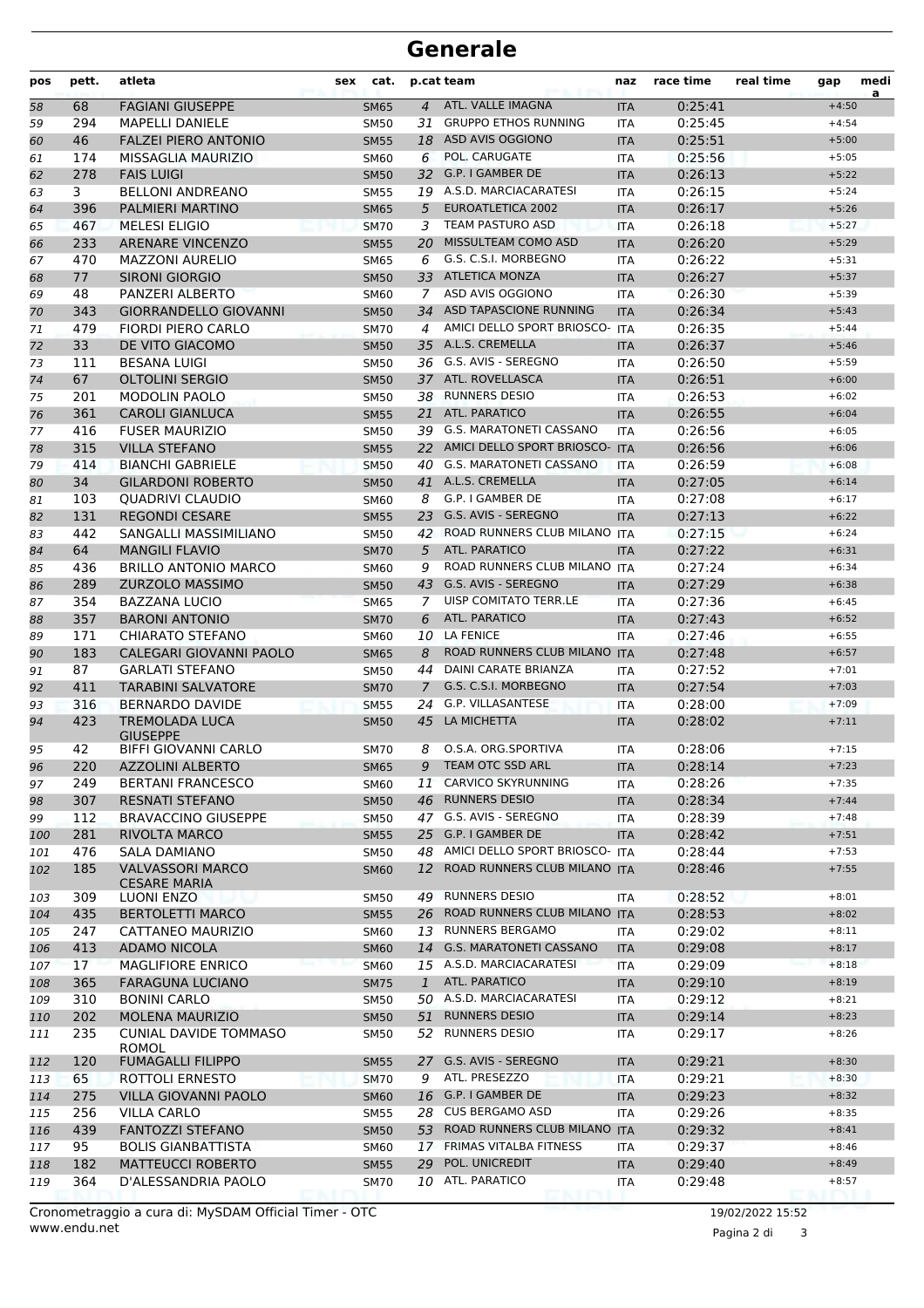| pos        | pett.           | atleta                                   | sex | cat.        |    | p.cat team                   | naz               | race time | real time | gap      | medi<br>a |
|------------|-----------------|------------------------------------------|-----|-------------|----|------------------------------|-------------------|-----------|-----------|----------|-----------|
| 120        | 16              | LA SELVA ANTONIO                         |     | <b>SM70</b> |    | 11 A.S.D. MARCIACARATESI     | <b>ITA</b>        | 0:29:49   |           | $+8:58$  |           |
| 121        | 211             | CIVILLINI GIOVANNI                       |     | <b>SM70</b> |    | 12 S.E.V. VALMADRERA         | <b>ITA</b>        | 0:29:49   |           | $+8:58$  |           |
| 122        | 69              | <b>MAZZOLENI PIETRO</b><br>ANGELO        |     | <b>SM60</b> |    | 18 ATL. VALLE IMAGNA         | <b>ITA</b>        | 0:29:56   |           | $+9:05$  |           |
| 123        | 234             | <b>COATI WALTER</b>                      |     | <b>SM70</b> |    | 13 ATL. VIGNATE              | ITA               | 0:30:02   |           | $+9:11$  |           |
| 124        | 298             | POZZONI IADER                            |     | <b>SM50</b> | 54 | <b>RUNNERS BERGAMO</b>       | <b>ITA</b>        | 0:30:06   |           | $+9:15$  |           |
| 125        | 82              | CATTANEO CARLO                           |     | SM65        | 10 | C.T.L. 3 ATLETICA            | <b>ITA</b>        | 0:30:08   |           | $+9:17$  |           |
| 126        | 225             | <b>LOSA MAURIZIO</b>                     |     | <b>SM60</b> | 19 | <b>RUN CARD</b>              | <b>ITA</b>        | 0:30:09   |           | $+9:18$  |           |
| 127        | 228             | <b>ANZANI MAURIZIO</b>                   |     | <b>SM65</b> | 11 | <b>ATLETICA INTESA</b>       | <b>ITA</b>        | 0:30:11   |           | $+9:20$  |           |
| 128        | 172             | <b>MELLERA FABRIZIO</b>                  |     | <b>SM60</b> |    | 20 O.S.A. ORG.SPORTIVA       | <b>ITA</b>        | 0:30:14   |           | $+9:23$  |           |
| 129        | 192             | <b>SCARUFFI PAOLO</b>                    |     | <b>SM60</b> |    | 21 RUN CARD                  | ITA               | 0:30:17   |           | $+9:26$  |           |
| 130        | 230             | <b>BIFFI GIANPAOLO</b>                   |     | <b>SM50</b> |    | 55 ASD AVIS OGGIONO          | <b>ITA</b>        | 0:30:20   |           | $+9:29$  |           |
| 131        | 409             | DELFINO PIETRO                           |     | SM55        |    | 30 G.S. AVIS - SEREGNO       | <b>ITA</b>        | 0:30:22   |           | $+9:31$  |           |
| 132        | 440             | <b>GHIDOTTI RICCARDO</b>                 |     | <b>SM55</b> | 31 | ROAD RUNNERS CLUB MILANO ITA |                   | 0:30:24   |           | $+9:33$  |           |
| 133        | 410             | PAGNIN LORENZO                           |     | <b>SM55</b> | 32 | G.S. AVIS - SEREGNO          | <b>ITA</b>        | 0:30:29   |           | $+9:38$  |           |
| 134        | 123             | <b>GRASSI GIANLUCA</b><br><b>MASSIMO</b> |     | <b>SM55</b> |    | 33 G.S. AVIS - SEREGNO       | <b>ITA</b>        | 0:30:31   |           | $+9:40$  |           |
| 135        | 26              | REDAELLI GIANCARLO                       |     | <b>SM50</b> |    | 56 A.S.D. MARCIACARATESI     | ITA               | 0:30:34   |           | $+9:43$  |           |
| 136        | 25              | POZZI PAOLO GIULIO                       |     | <b>SM55</b> |    | 34 A.S.D. MARCIACARATESI     | <b>ITA</b>        | 0:30:39   |           | $+9:48$  |           |
| 137        | 371             | <b>TENGATTINI EZIO</b>                   |     | <b>SM60</b> |    | 22 ATL. PARATICO             | <b>ITA</b>        | 0:30:54   |           | $+10:03$ |           |
| 138        | 191             | <b>MEREGALLI FRANCESCO</b>               |     | <b>SM60</b> | 23 | <b>RUN CARD</b>              | <b>ITA</b>        | 0:31:01   |           | $+10:10$ |           |
| 139        | 412             | <b>VOLPINI DUILIO</b>                    |     | <b>SM75</b> | 2  | G.S. C.S.I. MORBEGNO         | <b>ITA</b>        | 0:31:05   |           | $+10:14$ |           |
| 140        | 472             | <b>LOCATELLI EDGARDO</b>                 |     | <b>SM75</b> | 3  | <b>U.S. SAN MAURIZIO</b>     | <b>ITA</b>        | 0:31:17   |           | $+10:26$ |           |
| 141        | 142             | <b>PASTORE LUIGI</b>                     |     | <b>SM60</b> |    | 24 G.S. SAN DAMIANESE        | <b>ITA</b>        | 0:31:31   |           | $+10:40$ |           |
| 142        | 345             | <b>RIZZARDI PIERLUIGI</b>                |     | <b>SM55</b> |    | 35 ATL. CAIRATESE            | <b>ITA</b>        | 0:31:39   |           | $+10:48$ |           |
| 143        | 349             | POLONINI PIETRANTONIO                    |     | <b>SM70</b> |    | 14 ATL. DI LUMEZZANE         | ITA               | 0:31:40   |           | $+10:49$ |           |
| 144        | 475             | <b>CANZI ENRICO</b>                      |     | <b>SM70</b> | 15 | <b>G.P. VILLASANTESE</b>     | <b>ITA</b>        | 0:31:44   |           | $+10:53$ |           |
| 145        | 118             | <b>FRANCESCHI FLAVIO</b>                 |     | <b>SM50</b> | 57 | G.S. AVIS - SEREGNO          | <b>ITA</b>        | 0:31:47   |           | $+10:56$ |           |
| 146        | 437             | <b>COLOMBO FEDERICO</b>                  |     | <b>SM50</b> | 58 | ROAD RUNNERS CLUB MILANO     | <b>ITA</b>        | 0:31:48   |           | $+10:57$ |           |
| 147        | 194             | ALBORGHETTI PATRIZIO                     |     | <b>SM55</b> |    | 36 RUNNERS BERGAMO           | <b>ITA</b>        | 0:31:50   |           | $+10:59$ |           |
| 148        | 134             | <b>SANSONNE ROBERTO</b>                  |     | <b>SM55</b> |    | 37 G.S. AVIS - SEREGNO       | <b>ITA</b>        | 0:31:53   |           | $+11:02$ |           |
| 149        | 314             | <b>MAURI GIUSEPPE</b>                    |     | <b>SM70</b> |    | 16 A.S.D. MARCIACARATESI     | <b>ITA</b>        | 0:32:00   |           | $+11:09$ |           |
| 150        | 200             | <b>DODERO MAURIZIO</b>                   |     | <b>SM55</b> |    | 38 RUNNERS DESIO             | <b>ITA</b>        | 0:32:24   |           | $+11:33$ |           |
| 151        | 483             | PICCOLOTTO ANTONIO                       |     | <b>SM60</b> | 25 | <b>RUNNERS DESIO</b>         | <b>ITA</b>        | 0:32:40   |           | $+11:49$ |           |
| 152        | 458             | <b>MUSSI CARLO</b>                       |     | <b>SM50</b> | 59 | <b>RUNNERS DESIO</b>         | <b>ITA</b>        | 0:32:47   |           | $+11:56$ |           |
| 153        | 453             | <b>CORBETTA EUGENIO</b>                  |     | <b>SM50</b> |    | 60 RUNNERS DESIO             | ITA               | 0:33:03   |           | $+12:12$ |           |
| 154        | 358             | <b>BONASSI LUCIANO</b>                   |     | <b>SM65</b> |    | 12 ATL. PARATICO             | <b>ITA</b>        | 0:33:07   |           | $+12:16$ |           |
| 155        | 196             | PANZERI DANIELE                          |     | <b>SM70</b> |    | 17 RUNNERS BERGAMO           | <b>ITA</b>        | 0:33:12   |           | $+12:21$ |           |
| 156        | 6               | <b>BRUNATI ALDO</b>                      |     | <b>SM60</b> |    | 26 A.S.D. MARCIACARATESI     | <b>ITA</b>        | 0:33:12   |           | $+12:21$ |           |
| 157        | 127             | <b>MUSCI SERGIO</b>                      |     | <b>SM70</b> |    | 18 G.S. AVIS - SEREGNO       | <b>ITA</b>        | 0:33:16   |           | $+12:25$ |           |
| 158        | 459             | <b>SALMASO MASSIMO</b>                   |     | <b>SM55</b> |    | 39 RUNNERS DESIO             | ITA               | 0:33:37   |           | $+12:46$ |           |
| 159        | 468             | <b>BODEI ENNIO</b>                       |     | SM75        |    | 4 U.S. SERLE                 | ITA               | 0:33:51   |           | $+13:00$ |           |
|            | 12 <sup>2</sup> | <b>D'AURIA NICOLINO</b>                  |     | <b>SM60</b> |    | 27 A.S.D. MARCIACARATESI     | <b>ITA</b>        | 0:34:25   |           | $+13:34$ |           |
| 160<br>161 | 195             | LONGHI FLORIANO                          |     | <b>SM65</b> |    | 13 RUNNERS BERGAMO           | ITA               | 0:34:25   |           | $+13:34$ |           |
| 162        | 117             | <b>FACCINI FRANCESCO</b>                 |     | <b>SM65</b> |    | 14 G.S. AVIS - SEREGNO       | <b>ITA</b>        | 0:36:51   |           | $+16:00$ |           |
|            | 312             | <b>MANCINI LUIGI FRANCESCO</b>           |     | <b>SM60</b> |    | 28 A.S.D. MARCIACARATESI     |                   | 0:37:51   |           | $+17:00$ |           |
| 163        | 452             | CIAVARELLA DOMENICO                      |     | <b>SM50</b> | 61 | <b>RUNNERS DESIO</b>         | ITA<br><b>ITA</b> | 0:38:10   |           | $+17:19$ |           |
| 164        | 204             | PATANE' SALVATORE                        |     | <b>SM70</b> |    | 19 RUNNERS DESIO             | ITA               | 0:39:02   |           | $+18:11$ |           |
| 165        | 197             | <b>BERGAMIN MAURIZIO</b>                 |     |             | 15 | <b>RUNNERS DESIO</b>         |                   |           |           | $+20:23$ |           |
| 166        | 469             |                                          |     | <b>SM65</b> | 1  | ATLETICA CINISELLO           | <b>ITA</b>        | 0:41:14   |           |          |           |
| 167        |                 | ANDREOLLI REMO                           |     | SM85        |    |                              | ITA               | 0:41:19   |           | $+20:28$ |           |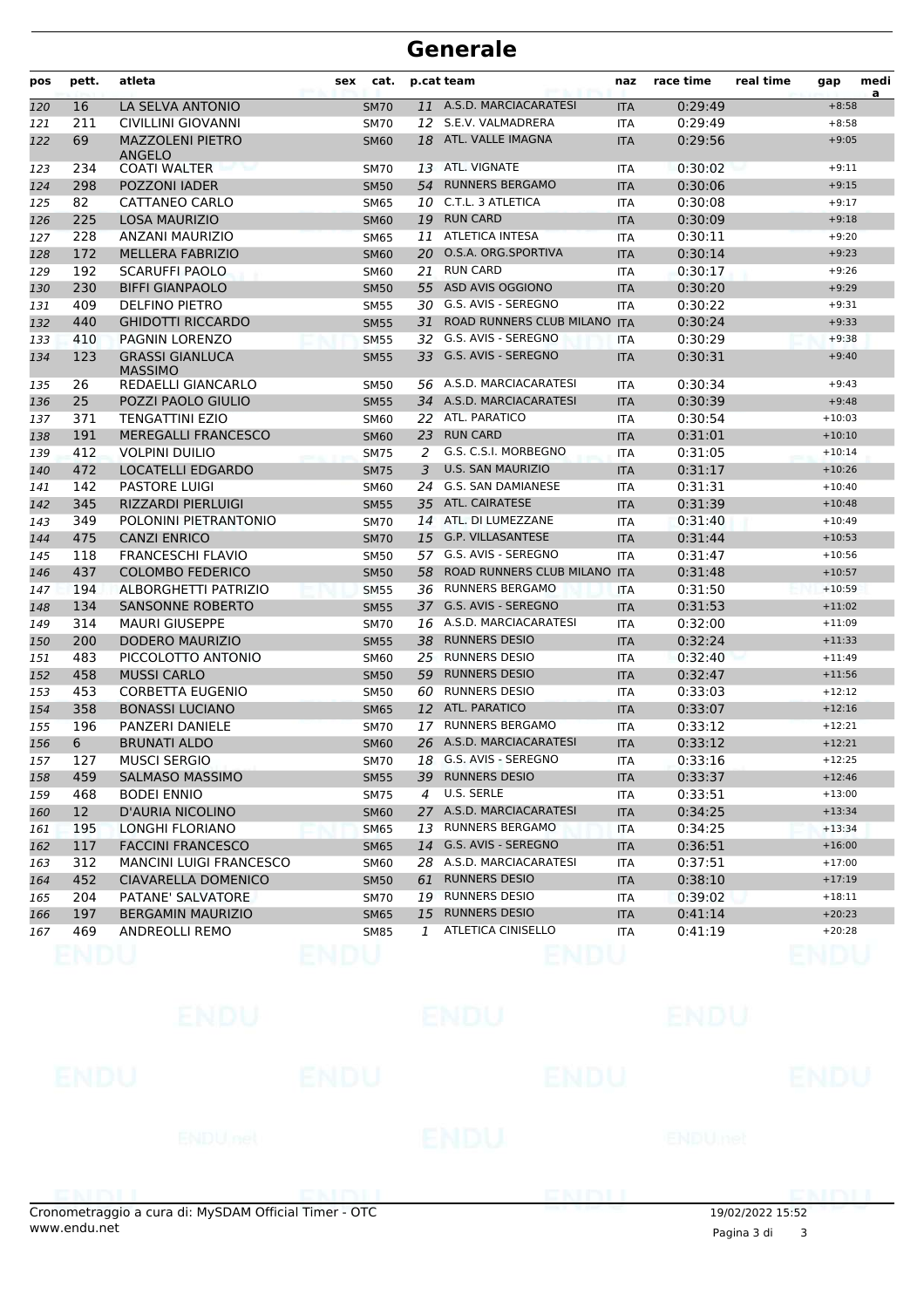# **Campionato Brianzolo Parco di Monza**

*Gara* **2) JM-JF-PF-SF-SF35 e oltre** *Data* **19/02/2022**

|                | <b>Generale</b><br>enimi |                                              |     |                            |                |                                                  |                          |                    |           |                    |           |  |
|----------------|--------------------------|----------------------------------------------|-----|----------------------------|----------------|--------------------------------------------------|--------------------------|--------------------|-----------|--------------------|-----------|--|
| pos            | pett.                    | atleta                                       | sex | cat.                       |                | p.cat team                                       | naz                      | race time          | real time | gap                | medi<br>a |  |
| $\overline{1}$ | 465                      | <b>NELLI LEONARDO</b>                        |     | IM                         | $\mathbf{1}$   | <b>SPORT CLUB BRESCIA</b>                        | <b>ITA</b>               | 0:10:55            |           |                    |           |  |
| $\overline{a}$ | 428                      | DI STEFANO MARCO<br>ANSELMO                  |     | JМ                         | 2              | POL. BESANESE                                    | <b>ITA</b>               | 0:11:19            |           | $+24$              |           |  |
| 3              | 53                       | <b>CORTI DANIELE</b>                         |     | IM                         | 3              | ATL, 87 - OGGIONO                                | <b>ITA</b>               | 0:11:30            |           | $+35$              |           |  |
| 4              | 463                      | <b>FAVARI LUCA</b>                           |     | JМ                         | 4              | <b>SPORT CLUB BRESCIA</b>                        | <b>ITA</b>               | 0:11:33            |           | $+38$              |           |  |
| 5              | 462                      | <b>DUINA FABIO</b>                           |     | IM                         | 5              | <b>SPORT CLUB BRESCIA</b>                        | <b>ITA</b>               | 0:11:44            |           | $+49$              |           |  |
| 6              | 464                      | <b>FRANCESCHINI PAOLO</b>                    |     | JМ                         | 6              | <b>SPORT CLUB BRESCIA</b>                        | <b>ITA</b>               | 0:11:50            |           | $+55$              |           |  |
| $\overline{7}$ | 263                      | <b>LUCENTE GIULIO</b>                        |     | M                          | $\overline{7}$ | <b>ATLETICA MONZA</b>                            | <b>ITA</b>               | 0:12:02            |           | $+1:07$            |           |  |
| 8              | 399                      | DALLERA CATERINA                             |     | PF                         | 1              | <b>FREE-ZONE</b>                                 | <b>ITA</b>               | 0:12:04            |           | $+1:09$            |           |  |
| 9              | 145                      | <b>BILORA MARTINA</b>                        |     | <b>SF</b>                  | $\mathbf{1}$   | GR. ESCURS. FALCHI                               | <b>ITA</b>               | 0:12:18            |           | $+1:23$            |           |  |
| 10             | 391                      | <b>GIANCASPERO ANTONIA</b>                   |     | <b>SF35</b>                | 1              | DK RUNNERS MILANO                                | <b>ITA</b>               | 0:12:39            |           | $+1:44$            |           |  |
| 11             | $\mathbf{1}$             | <b>TERRANEO GIOVANNA</b>                     |     | <b>SF40</b>                | 1              | A.S.D. MARCIACARATESI                            | <b>ITA</b>               | 0:12:43            |           | $+1:48$            |           |  |
| 12             | 375                      | <b>VAGNI MONICA</b>                          |     | <b>SF40</b>                | 2              | <b>ATL, PARATICO</b>                             | <b>ITA</b>               | 0:12:43            |           | $+1:48$            |           |  |
| 13             | 181                      | <b>RIPAMONTI MARTINA</b>                     |     | <b>SF</b>                  | $\overline{2}$ | POL. TEAM BRIANZA LISSONE                        | <b>ITA</b>               | 0:12:47            |           | $+1:52$            |           |  |
| 14             | 346                      | <b>CARRARA ENRICA</b>                        |     | <b>SF55</b>                | 1              | ATL. DI LUMEZZANE                                | <b>ITA</b>               | 0:12:50            |           | $+1:55$            |           |  |
| 15             | 426                      | <b>MARCHIANO' ELVIRA</b>                     |     | <b>SF35</b>                | 2              | <b>MILANO ATLETICA</b>                           | <b>ITA</b>               | 0:12:58            |           | $+2:03$            |           |  |
| 16             | 360                      | <b>CAROBBIO NIVES</b>                        |     | <b>SF55</b>                | 2              | ATL. PARATICO                                    | <b>ITA</b>               | 0:13:03            |           | $+2:08$            |           |  |
| 17             | 337                      | SIRTORI ANTONELLA                            |     | <b>SF40</b>                | 3              | A.L.S. CREMELLA                                  | <b>ITA</b>               | 0:13:05            |           | $+2:10$            |           |  |
| 18             | 258                      | <b>FUMAGALLI CHIARA</b>                      |     | <b>SF</b>                  | 3              | <b>I BOCIA VERANO BRIANZA</b>                    | <b>ITA</b>               | 0:13:12            |           | $+2:17$            |           |  |
| 19             | 101                      | <b>CORSINI BARBARA</b>                       |     | <b>SF50</b>                | $\mathbf{1}$   | G.P. I GAMBER DE                                 | <b>ITA</b>               | 0:13:15            |           | $+2:20$            |           |  |
| 20             | 381                      | ALEKSOVA DAYANA<br><b>NIKOLAEVA</b>          |     | SF                         | $\overline{4}$ | <b>ATLETICA BRESCIA</b>                          | <b>BUL</b>               | 0:13:17            |           | $+2:22$            |           |  |
| 21             | 441                      | <b>GRAVINA ELIDE MAY</b>                     |     | <b>SF40</b>                | $\overline{4}$ | ROAD RUNNERS CLUB MILANO ITA                     |                          | 0:13:21            |           | $+2:26$            |           |  |
| 22             | 93                       | <b>OPRANDI SARA</b>                          |     | <b>SF</b>                  | 5              | FO' DI PE                                        | <b>ITA</b>               | 0:13:30            |           | $+2:35$            |           |  |
| 23             | 367                      | <b>LOCATELLI ROBERTA</b>                     |     | <b>SF45</b>                | 1              | <b>ATL, PARATICO</b>                             | <b>ITA</b>               | 0:13:32            |           | $+2:37$            |           |  |
| 24             | 58                       | <b>GALIMBERTI VALERIA</b>                    |     | <b>SF40</b>                | 5              | ATL. CESANO MADERNO                              | <b>ITA</b>               | 0:13:33            |           | $+2:38$            |           |  |
| 25             | 484                      | <b>CALVI NADIA</b>                           |     | <b>SF50</b>                | 2              | <b>ATL. PARATICO</b>                             | <b>ITA</b>               | 0:13:33            |           | $+2:38$            |           |  |
| 26             | 213                      | <b>GILARDI SILVIA</b>                        |     | <b>SF40</b>                | 6              | S.E.V. VALMADRERA                                | ITA                      | 0:13:35            |           | $+2:40$            |           |  |
| 27             | 342                      | <b>COMBI STEFANIA</b>                        |     | <b>SF40</b>                | $\overline{7}$ | ASD TAPASCIONE RUNNING                           | <b>ITA</b>               | 0:13:47            |           | $+2:52$            |           |  |
| 28             | 245                      | BARONE IDA ANNA GRAZIA                       |     | <b>SF45</b>                | 2              | ROAD RUNNERS CLUB MILANO ITA                     |                          | 0:13:52            |           | $+2:57$            |           |  |
| 29             | 254                      | <b>MANGILI SARA</b>                          |     | <b>SF40</b>                | 8              | ATL. PRESEZZO<br><b>S.G EISACKTAL RAIFFEISEN</b> | <b>ITA</b>               | 0:13:57            |           | $+3:01$            |           |  |
| 30             | 215                      | <b>BAZZANA SILVIA</b>                        |     | <b>SF40</b>                | 9              | ATLETICA 42195 'BLU FRIDA'                       | <b>ITA</b>               | 0:14:00            |           | $+3:05$            |           |  |
| 31             | 73<br>212                | <b>CORTI NADIA</b><br><b>GILARDI DANIELA</b> |     | PF                         | 2<br>3         | S.E.V. VALMADRERA                                | <b>ITA</b>               | 0:14:06<br>0:14:08 |           | $+3:11$<br>$+3:13$ |           |  |
| 32<br>33       | 403                      | <b>BUGATTI ELENA AGNESE</b>                  |     | <b>SF55</b><br><b>SF50</b> | 3              | <b>G. ALPINISTICO VERTOVESE</b>                  | ITA<br><b>ITA</b>        | 0:14:15            |           | $+3:20$            |           |  |
| 34             | 408                      | <b>DUCA FRANCESCA</b>                        |     | <b>SF50</b>                | 4              | G.P. TALAMONA                                    | <b>ITA</b>               | 0:14:16            |           | $+3:21$            |           |  |
| 35             | 348                      | <b>PELLICIOLI ELISA</b>                      |     |                            | 1              | ATL. DI LUMEZZANE                                |                          | 0:14:17            |           | $+3:22$            |           |  |
| 36             | 30                       | <b>COLOMBO VALERIA</b>                       |     | <b>SF60</b><br><b>SF35</b> | 3              |                                                  | <b>ITA</b><br><b>ITA</b> | 0:14:17            |           | $+3:22$            |           |  |
| 37             | 420                      | <b>GAFFURI LETIZIA</b>                       |     | <b>SF35</b>                | 4              | <b>GRUPPO ETHOS RUNNING</b>                      | <b>ITA</b>               | 0:14:23            |           | $+3:28$            |           |  |
| 38             | 393                      | <b>VALLARDI BEATRICE</b>                     |     | SF                         | 6              | DK RUNNERS MILANO                                | ITA                      | 0:14:29            |           | $+3:34$            |           |  |
| 39             | 148                      | <b>BUSNELLI DANIELA</b>                      |     | <b>SF45</b>                | 3              | <b>GRUPPO ETHOS RUNNING</b>                      | <b>ITA</b>               | 0:14:31            |           | $+3:36$            |           |  |
| 40             | 330                      | POZZI LIA MARIA                              |     | <b>SF35</b>                | 5              | G.A.P. SARONNO                                   | ITA                      | 0:14:34            |           | $+3:39$            |           |  |
| 41             | 20                       | MAZZUCCHELLI ARIANNA                         |     | <b>SF45</b>                | $\overline{4}$ | A.S.D. MARCIACARATESI                            | <b>ITA</b>               | 0:14:35            |           | $+3:40$            |           |  |
| 42             | 486                      | LANFRANCHI ORIANA                            |     | SF55                       | 4              | <b>RUNCARD</b>                                   | ITA                      | 0:14:36            |           | $+3:41$            |           |  |
| 43             | 404                      | <b>MAFFEIS CINZIA</b>                        |     | <b>SF55</b>                | 5              | <b>G. ALPINISTICO VERTOVESE</b>                  | <b>ITA</b>               | 0:14:39            |           | $+3:44$            |           |  |
| 44             | 251                      | PIANI CARMEN                                 |     | SF60                       | 2              | ATL. LECCO-COLOMBO                               | <b>ITA</b>               | 0:14:40            |           | $+3:45$            |           |  |
| 45             | 268                      | <b>MERCURI ALESSIA</b>                       |     | <b>SF</b>                  | $\overline{7}$ | A.S.D. ATLETICA ANDROMEDA ITA                    |                          | 0:14:41            |           | $+3:45$            |           |  |
| 46             | 374                      | <b>TURELLI TIZIANA</b>                       |     | <b>SF40</b>                |                | 10 ATL. PARATICO                                 | ITA                      | 0:14:42            |           | $+3:47$            |           |  |
| 47             | 242                      | <b>CASSOLA BARBARA</b>                       |     | <b>SF45</b>                | 5              | POL. OLONIA                                      | <b>ITA</b>               | 0:14:42            |           | $+3:47$            |           |  |
| 48             | 356                      | RADICE CHIARA                                |     | <b>SF45</b>                | 6              | ATL. O.S.A. SARONNO LIB.                         | ITA                      | 0:14:48            |           | $+3:53$            |           |  |
| 49             | 461                      | <b>CUTAIA LETIZIA</b>                        |     | JF.                        | 1              | SPORT CLUB BRESCIA                               | <b>ITA</b>               | 0:14:52            |           | $+3:57$            |           |  |
| 50             | 280                      | <b>VIMERCATI ANNA</b>                        |     | SF35                       | 6              | G.P. I GAMBER DE                                 | ITA                      | 0:14:54            |           | $+3:59$            |           |  |
| 51             | 422                      | <b>GAMBARELLI RITA</b>                       |     | <b>SF50</b>                | 5              | LA MICHETTA                                      | <b>ITA</b>               | 0:14:58            |           | $+4:03$            |           |  |
| 52             | 368                      | RONCHI IOLE                                  |     | <b>SF65</b>                | 1              | ATL. PARATICO                                    | <b>ITA</b>               | 0:15:03            |           | $+4:08$            |           |  |
| 53             | 76                       | PALLERIA MARIA ANGELA                        |     | <b>SF50</b>                | 6              | ATLETICA 42195 'BLU FRIDA'                       | <b>ITA</b>               | 0:15:09            |           | $+4:14$            |           |  |
| 54             | 291                      | CARDOSO LOPES DONZILIA                       |     | SF60                       | 3              | <b>GRUPPO ETHOS RUNNING</b>                      | ITA                      | 0:15:14            |           | $+4:19$            |           |  |
| 55             | 273                      | <b>FRIZZO MANUELA</b>                        |     | <b>SF45</b>                | $7^{\circ}$    | G.P. I GAMBER DE                                 | <b>ITA</b>               | 0:15:16            |           | $+4:21$            |           |  |
| 56             | 336                      | MOSCATELLI FEDERICA                          |     | SF50                       | 7              | A.L.S. CREMELLA                                  | ITA                      | 0:15:16            |           | $+4:21$            |           |  |
| 57             | 229                      | <b>TURRINI SONIA</b>                         |     | <b>SF45</b>                | 8              | G.S. AVIS - SEREGNO                              | <b>ITA</b>               | 0:15:17            |           | $+4:22$            |           |  |
|                |                          |                                              |     |                            |                |                                                  |                          |                    |           |                    |           |  |

Pagina 1 di 2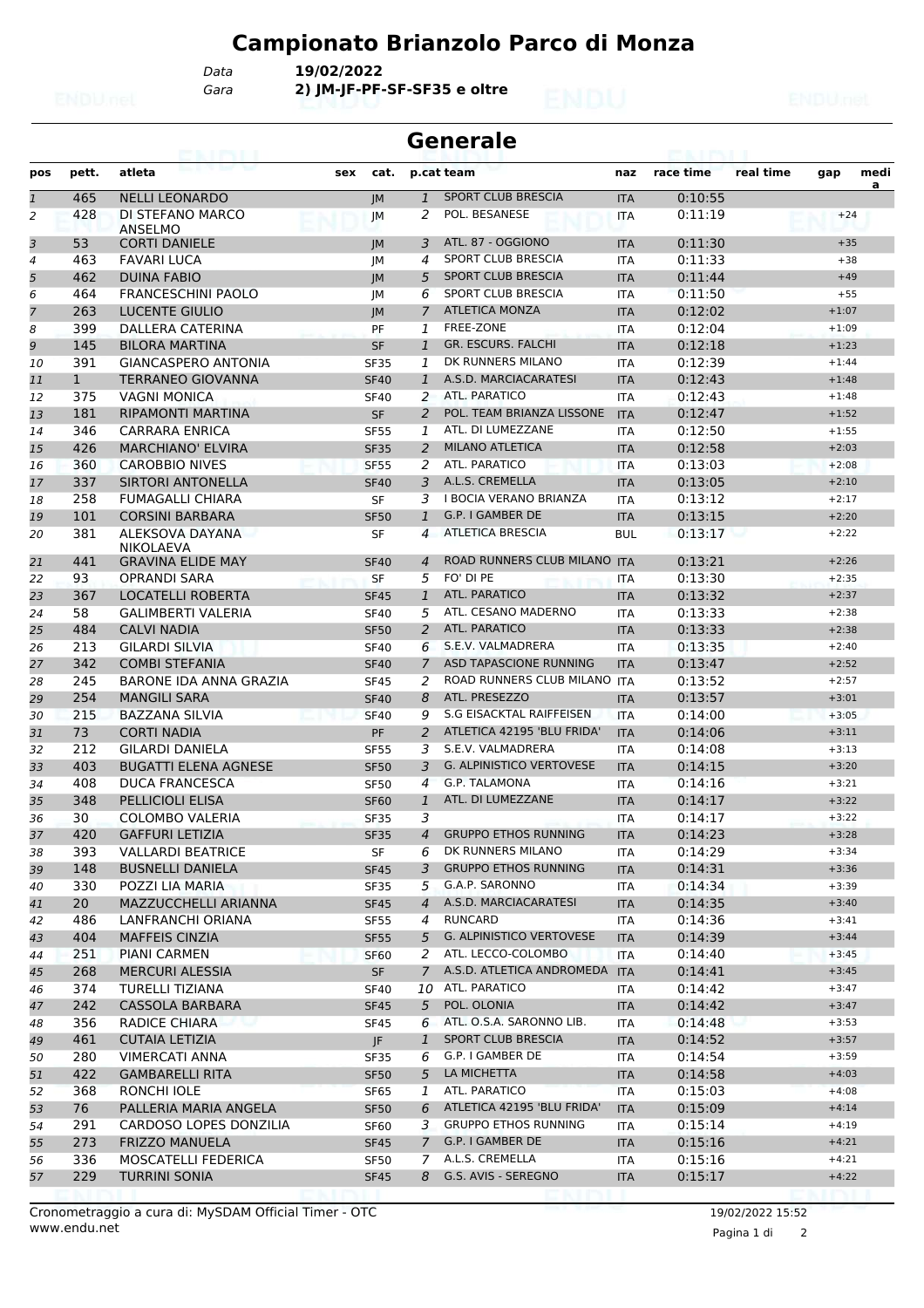| pos | pett.          | atleta                                | sex | cat.        |                 | p.cat team                     | naz        | race time | real time | gap      | medi<br>a |
|-----|----------------|---------------------------------------|-----|-------------|-----------------|--------------------------------|------------|-----------|-----------|----------|-----------|
| 58  | 320            | DI MODUGNO FRANCESCA                  |     | <b>SF35</b> | $\overline{7}$  | <b>GRUPPO ETHOS RUNNING</b>    | <b>ITA</b> | 0:15:26   |           | $+4:31$  |           |
| 59  | 136            | <b>TAGLIABUE SARA</b>                 |     | <b>SF</b>   | 8               | G.S. AVIS - SEREGNO            | <b>ITA</b> | 0:15:47   |           | $+4:52$  |           |
| 60  | 138            | <b>TOPPI ELENA</b>                    |     | <b>SF45</b> | 9               | G.S. AVIS - SEREGNO            | <b>ITA</b> | 0:15:54   |           | $+4:59$  |           |
| 61  | 66             | <b>FABBRI MARILENA</b>                |     | <b>SF55</b> | 6               | ATL. ROVELLASCA                | <b>ITA</b> | 0:15:57   |           | $+5:02$  |           |
| 62  | 338            | <b>MANCUSO SERENA</b>                 |     | PF          | 3               | A.S.D. ATLETICA ANDROMEDA      | <b>ITA</b> | 0:16:03   |           | $+5:08$  |           |
| 63  | 23             | PORTA ELENA                           |     | <b>SF55</b> | 7               | A.S.D. MARCIACARATESI          | <b>ITA</b> | 0:16:12   |           | $+5:17$  |           |
| 64  | 489            | <b>SALA VIVIANA</b>                   |     | <b>SF45</b> | 10              | <b>RUNNERS DESIO</b>           | <b>ITA</b> | 0:16:15   |           | $+5:20$  |           |
| 65  | 27             | <b>RIGAMONTI MARTA</b>                |     | <b>SF</b>   | 9               | A.S.D. MARCIACARATESI          | <b>ITA</b> | 0:16:15   |           | $+5:20$  |           |
| 66  | 418            | <b>SOFFIA ELENA</b>                   |     | <b>SF45</b> | 11              | G.S. MARATONETI CASSANO        | <b>ITA</b> | 0:16:30   |           | $+5:35$  |           |
| 67  | 449            | <b>CALDERON MORY KAREN</b><br>MAGALLI |     | <b>SF40</b> | 11              | <b>RUNNERS DESIO</b>           | <b>ITA</b> | 0:16:36   |           | $+5:41$  |           |
| 68  | 432            | DE LIMA PEREIRA PAULA                 |     | <b>SF40</b> | 12              | POL. TEAM BRIANZA LISSONE      | <b>BRA</b> | 0:16:38   |           | $+5:43$  |           |
| 69  | 129            | POZZI MARINA                          |     | <b>SF45</b> |                 | 12 G.S. AVIS - SEREGNO         | <b>ITA</b> | 0:17:00   |           | $+6:05$  |           |
| 70  | 329            | <b>GUARNIERI CRISTINA</b>             |     | <b>SF45</b> |                 | 13 FORTI E LIBERI MONZA 1878   | <b>ITA</b> | 0:17:08   |           | $+6:13$  |           |
| 71  | 75             | <b>NEGRI CINZIA</b>                   |     | <b>SF60</b> | $\overline{4}$  | ATLETICA 42195 'BLU FRIDA'     | <b>ITA</b> | 0:17:12   |           | $+6:17$  |           |
| 72  | 456            | <b>LISSONI CRISTINA</b>               |     | <b>SF40</b> | 13 <sup>7</sup> | <b>RUNNERS DESIO</b>           | <b>ITA</b> | 0:17:14   |           | $+6:19$  |           |
| 73  | 221            | <b>RUSCONI MARIA TERESA</b>           |     | <b>SF55</b> | 8               | <b>TEAM PASTURO ASD</b>        | <b>ITA</b> | 0:17:17   |           | $+6:22$  |           |
| 74  | 325            | <b>SGOBBI MARGHERITA</b>              |     | <b>SF50</b> | 8               | O.S.A. ORG.SPORTIVA            | <b>ITA</b> | 0:17:31   |           | $+6:36$  |           |
| 75  | 340            | GALBANI ANNAMARIA                     |     | <b>SF70</b> | $\mathbf{1}$    | ALA ATL. ABBIATEGRASSO         | <b>ITA</b> | 0:17:37   |           | $+6:42$  |           |
| 76  | $\overline{7}$ | <b>CAGLIO MANUELA</b>                 |     | <b>SF40</b> |                 | 14 A.S.D. MARCIACARATESI       | <b>ITA</b> | 0:18:09   |           | $+7:14$  |           |
| 77  | 347            | <b>CIMASCHI ANTONELLA</b>             |     | <b>SF65</b> | $\mathcal{P}$   | ATL. DI LUMEZZANE              | <b>ITA</b> | 0:18:11   |           | $+7:16$  |           |
| 78  | 457            | <b>MONTRASIO DANIELA</b>              |     | <b>SF50</b> | 9               | <b>RUNNERS DESIO</b>           | <b>ITA</b> | 0:18:20   |           | $+7:25$  |           |
| 79  | 137            | <b>TINTORI IRENE</b>                  |     | <b>SF65</b> | 3               | G.S. AVIS - SEREGNO            | <b>ITA</b> | 0:18:42   |           | $+7:46$  |           |
| 80  | 205            | PELLEGATTA LAURA                      |     | <b>SF55</b> | 9               | <b>RUNNERS DESIO</b>           | <b>ITA</b> | 0:18:45   |           | $+7:50$  |           |
| 81  | 57             | CENEDELLA MARILENA                    |     | <b>SF70</b> | 2               | ATL. AMBROSIANA                | <b>ITA</b> | 0:19:02   |           | $+8:07$  |           |
| 82  | 460            | <b>TERUZZI EMANUELA MARIA</b>         |     | <b>SF55</b> | 10              | <b>RUNNERS DESIO</b>           | <b>ITA</b> | 0:19:18   |           | $+8:23$  |           |
| 83  | 451            | CASSINA MARA                          |     | <b>SF45</b> | 14              | <b>RUNNERS DESIO</b>           | <b>ITA</b> | 0:19:24   |           | $+8:29$  |           |
| 84  | 415            | DI MAIO CRISTINA                      |     | <b>SF70</b> | 3               | <b>G.S. MARATONETI CASSANO</b> | <b>ITA</b> | 0:19:27   |           | $+8:32$  |           |
| 85  | 223            | <b>D'AURIA ALFONSINA</b>              |     | JF          | 2               | <b>U.S. MILANESE</b>           | <b>ITA</b> | 0:19:33   |           | $+8:38$  |           |
| 86  | 482            | <b>DAGNA EMANUELA</b>                 |     | <b>SF60</b> | 5               | <b>RUNNERS DESIO</b>           | <b>ITA</b> | 0:20:27   |           | $+9:32$  |           |
| 87  | 455            | LAURICELLA ANNA MARIA                 |     | <b>SF55</b> | 11              | <b>RUNNERS DESIO</b>           | <b>ITA</b> | 0:20:27   |           | $+9:32$  |           |
| 88  | 477            | <b>STELLATO GIOVANNA</b>              |     | <b>SF45</b> |                 | 15 G.P. I GAMBER DE            | <b>ITA</b> | 0:20:49   |           | $+9:54$  |           |
| 89  | 279            | <b>TORRENTE CHRISTINE</b>             |     | <b>SF50</b> |                 | 10 G.P. I GAMBER DE            | <b>ITA</b> | 0:21:15   |           | $+10:20$ |           |
| 90  | 133            | SABELLA AGNESE LUCIA                  |     | <b>SF55</b> |                 | 12 G.S. AVIS - SEREGNO         | <b>ITA</b> | 0:24:44   |           | $+13:49$ |           |
| 91  | 417            | <b>SALA ROSA DALIDA</b>               |     | <b>SF60</b> | 6               | <b>G.S. MARATONETI CASSANO</b> | <b>ITA</b> | 0:25:28   |           | $+14:33$ |           |
|     |                |                                       |     |             |                 |                                |            |           |           |          |           |

|                         | <b>ENDUMBL</b>                                                                          |             | <b>ENDU</b> |             | <b>ENDU<sub>ndet</sub></b> |               |
|-------------------------|-----------------------------------------------------------------------------------------|-------------|-------------|-------------|----------------------------|---------------|
| <b>ENDU</b>             |                                                                                         | <b>ENDU</b> |             | <b>ENDU</b> |                            | <b>ENDU</b>   |
|                         | <b>ENDU</b>                                                                             |             | ENDUnet     |             | <b>ENDU</b>                |               |
| <b>ENDU</b>             |                                                                                         | <b>ENDU</b> |             | <b>ENDU</b> |                            | <b>ENDU</b>   |
|                         | <b>ENDU</b>                                                                             |             | <b>ENDU</b> |             | ENDU                       |               |
| <b>ENDU</b>             |                                                                                         | <b>ENDU</b> |             | <b>ENDU</b> |                            | <b>ENDU</b>   |
|                         | <b>ENDU<sub>net</sub></b>                                                               |             | ENDU        |             | ENDUmet                    |               |
| <b>EXTENT</b><br>$\sim$ | $\mathbf{u}$ and $\mathbf{u}$ are a second or $\mathbf{u}$ . The second of $\mathbf{u}$ | $- - -$     |             | ENDI        |                            | <b>DMINIT</b> |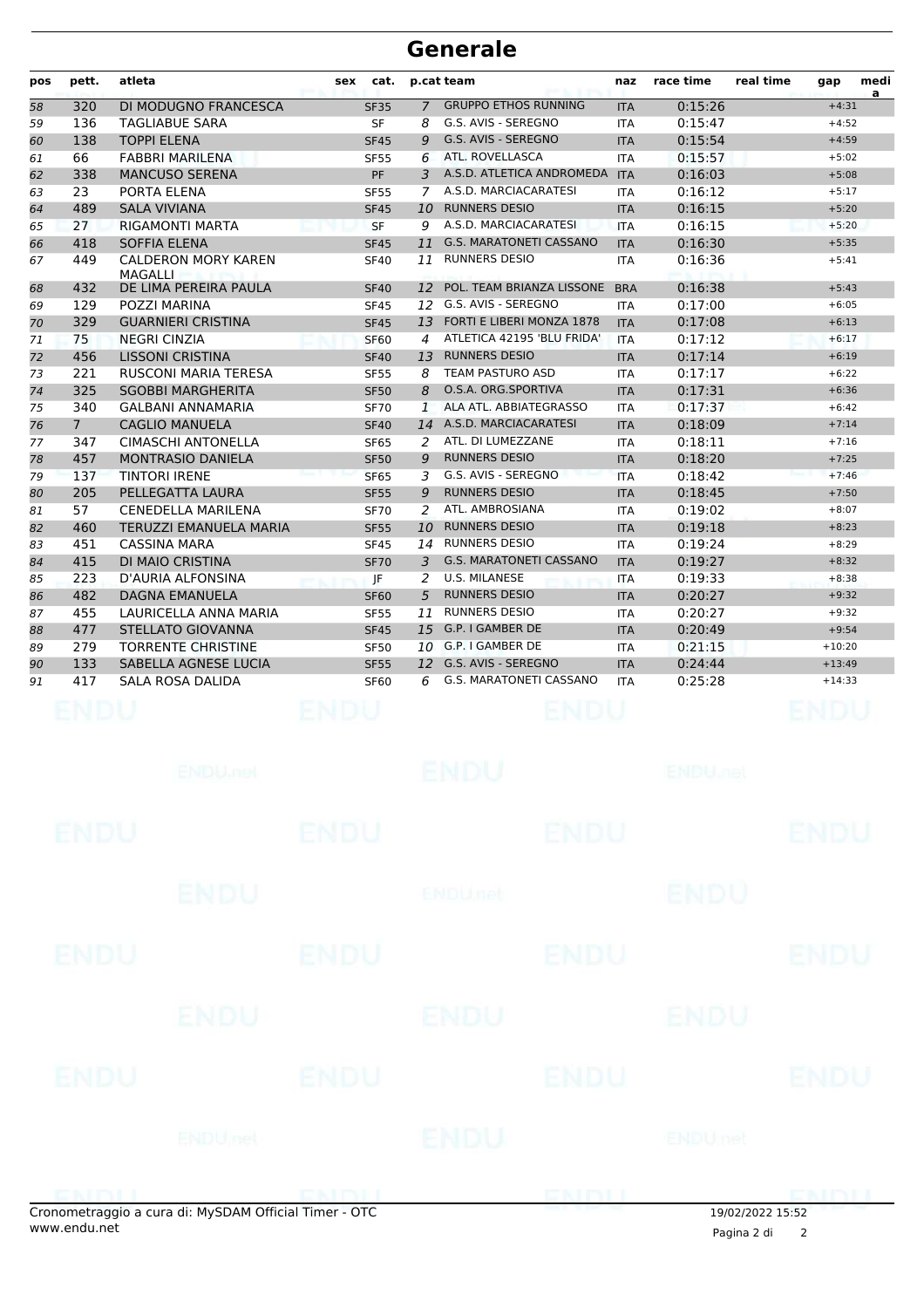# **Campionato Brianzolo Parco di Monza**

*Gara* **3) SM40 - SM45 - PM-SM-SM35** *Data* **19/02/2022**

| <b>Generale</b> |            |                                           |             |                |                                           |            |           |           |         |           |  |  |
|-----------------|------------|-------------------------------------------|-------------|----------------|-------------------------------------------|------------|-----------|-----------|---------|-----------|--|--|
| pos             | pett.      | atleta                                    | sex         | cat.           | p.cat team                                | naz        | race time | real time | gap     | medi<br>a |  |  |
| $\overline{1}$  | 390        | <b>GAMBINO SALVATORE</b>                  | <b>SM40</b> |                | DK RUNNERS MILANO<br>$\mathbf{1}$         | <b>ITA</b> | 0:18:54   |           |         |           |  |  |
| 2               | 355        | SOTTOCORNOLA MATTIA                       | <b>SM</b>   | 1              | ATL. LECCO-COLOMBO                        | <b>ITA</b> | 0:19:05   |           | $+11$   |           |  |  |
| 3               | 401        | <b>BA FILIPPO</b>                         | <b>SM35</b> | 1              | <b>G. ALPINISTICO VERTOVESE</b>           | <b>ITA</b> | 0:19:36   |           | $+43$   |           |  |  |
| 4               | 328        | <b>RIVA ALESSANDRO</b>                    | <b>SM</b>   | 2              | G.S.A. COMETA                             | <b>ITA</b> | 0:19:51   |           | $+58$   |           |  |  |
| 5               | 302        | PEREGO DAVIDE                             | <b>SM</b>   | 3              | <b>FALCHI-LECCO</b>                       | <b>ITA</b> | 0:20:07   |           | $+1:14$ |           |  |  |
| 6               | 373        | <b>TOSI RENATO</b>                        | <b>SM45</b> | 1              | ATL. PARATICO                             | <b>ITA</b> | 0:20:11   |           | $+1:18$ |           |  |  |
| 7               | 383        | <b>CAVAGNINI ALBERTO</b>                  | <b>SM35</b> | 2              | C.S. S.ROCCHINO                           | <b>ITA</b> | 0:20:30   |           | $+1:37$ |           |  |  |
| 8               | 382        | <b>LAZZARI FRANCESCO</b>                  | <b>SM</b>   | 4              | <b>ATLETICA MARATHON</b>                  | <b>ITA</b> | 0:20:30   |           | $+1:37$ |           |  |  |
| 9               | 388        | <b>BERTOCCHI MATTIA</b>                   | <b>SM35</b> | 3              | DK RUNNERS MILANO                         | <b>ITA</b> | 0:20:31   |           | $+1:38$ |           |  |  |
| 10              | 402        | <b>BOSIO GIOVANNI</b>                     | <b>SM40</b> | 2              | <b>G. ALPINISTICO VERTOVESE</b>           | <b>ITA</b> | 0:20:36   |           | $+1:43$ |           |  |  |
| 11              | 444        | <b>FUMAGALLI MARCO</b><br><b>VITTORIO</b> | <b>SM40</b> | 3              | <b>RUNNERS BERGAMO</b>                    | <b>ITA</b> | 0:20:51   |           | $+1:58$ |           |  |  |
| 12              | 419        | <b>COLANGELO MIRKO</b>                    | <b>SM40</b> | 4              | <b>GRUPPO ETHOS RUNNING</b>               | <b>ITA</b> | 0:21:00   |           | $+2:07$ |           |  |  |
| 13              | 392        | <b>RAVA' TOMMASO MARCO</b>                | <b>SM40</b> | 5              | DK RUNNERS MILANO                         | <b>ITA</b> | 0:21:07   |           | $+2:14$ |           |  |  |
| 14              | 487        | <b>MARINI MARCO</b>                       | <b>SM35</b> | 4              | <b>FARATLETICA</b>                        | <b>ITA</b> | 0:21:16   |           | $+2:23$ |           |  |  |
| 15              | 322        | DALL'ARA MICHELE                          | <b>SM45</b> |                | <b>G. ALPINISTICO VERTOVESE</b><br>2      | <b>ITA</b> | 0:21:18   |           | $+2:25$ |           |  |  |
| 16              | 50         | <b>CASSANI ENEA</b>                       | <b>SM</b>   | 5              | ASD TAPASCIONE RUNNING                    | <b>ITA</b> | 0:21:20   |           | $+2:26$ |           |  |  |
| 17              | 376        | <b>ZANINI MARCO</b>                       | <b>SM40</b> | 6              | <b>ATL. PARATICO</b>                      | <b>ITA</b> | 0:21:24   |           | $+2:31$ |           |  |  |
| 18              | 430        | <b>CONSOLANDI PAOLO</b><br><b>GIORGIO</b> | <b>SM45</b> | 3              | POL. CARUGATE                             | <b>ITA</b> | 0:21:26   |           | $+2:33$ |           |  |  |
| 19              | 434        | <b>MURERO FEDERICO</b>                    | <b>PM</b>   |                | POL. TEAM BRIANZA LISSONE<br>$\mathbf{1}$ | <b>ITA</b> | 0:21:27   |           | $+2:33$ |           |  |  |
| 20              | 31         | MAZZEI GIOVANNI                           | <b>SM35</b> | 5              | 3 LIFE                                    | <b>ITA</b> | 0:21:35   |           | $+2:42$ |           |  |  |
| 21              | 158        | <b>RIGAMONTI MARCO</b>                    | <b>SM</b>   | 6              | <b>GRUPPO ETHOS RUNNING</b>               | <b>ITA</b> | 0:21:38   |           | $+2:45$ |           |  |  |
| 22              | 332        | <b>GATTAVECCHIA CARLO</b>                 | <b>SM40</b> | 7              | <b>RUN CARD</b>                           | <b>ITA</b> | 0:21:43   |           | $+2:50$ |           |  |  |
| 23              | 126        | <b>MOLTENI LORENZO</b>                    | <b>SM</b>   | $\overline{7}$ | G.S. AVIS - SEREGNO                       | <b>ITA</b> | 0:21:44   |           | $+2:51$ |           |  |  |
| 24              | 155        | ORTALLI ANDREA                            | <b>SM35</b> | 6              | <b>GRUPPO ETHOS RUNNING</b>               | <b>ITA</b> | 0:21:52   |           | $+2:58$ |           |  |  |
| 25              | 159        | <b>RIVA CESARE</b>                        | <b>SM40</b> | 8              | <b>GRUPPO ETHOS RUNNING</b>               | <b>ITA</b> | 0:21:53   |           | $+3:00$ |           |  |  |
| 26              | 89         | <b>VISMARA MATTEO</b>                     | <b>SM40</b> | 9              | EUROATLETICA 2002                         | <b>ITA</b> | 0:21:57   |           | $+3:04$ |           |  |  |
| 27              | 377        | <b>VILLA GEROLAMO</b>                     | <b>SM40</b> |                | ATL. PRESEZZO<br>10                       | <b>ITA</b> | 0:21:59   |           | $+3:06$ |           |  |  |
| 28              | 398        | <b>OPRANDI OSCAR</b>                      | <b>SM40</b> | 11             | FO' DI PE                                 | <b>ITA</b> | 0:22:03   |           | $+3:10$ |           |  |  |
| 29              | 143        | CASTELNUOVO MARCO                         | <b>SM45</b> | $\overline{4}$ | G.S.A. COMETA                             | <b>ITA</b> | 0:22:05   |           | $+3:11$ |           |  |  |
| 30              | 366        | <b>GRISMONDI GIACOMO</b>                  | <b>SM40</b> |                | ATL. PARATICO<br>12                       | <b>ITA</b> | 0:22:07   |           | $+3:14$ |           |  |  |
| 31              | 135        | <b>TAGLIABUE DAVIDE</b>                   | <b>SM</b>   | 8              | G.S. AVIS - SEREGNO                       | <b>ITA</b> | 0:22:11   |           | $+3:18$ |           |  |  |
| 32              | 331        | <b>GALIMBERTI CLAUDIO</b>                 | <b>SM35</b> | 7              | <b>GRUPPO ETHOS RUNNING</b>               | <b>ITA</b> | 0:22:16   |           | $+3:22$ |           |  |  |
| 33              | 353        | <b>FUMAGALLI STEFANO</b>                  | <b>SM40</b> | 13             | ATL. LECCO-COLOMBO                        | <b>ITA</b> | 0:22:18   |           | $+3:25$ |           |  |  |
| 34              | 163        | <b>MUTTI EMANUELE</b>                     | SΜ          | 9              | <b>GRUPPO PODISTI CIARLASCHI</b>          | <b>ITA</b> | 0:22:20   |           | $+3:27$ |           |  |  |
| 35              | 45         | <b>CORTI MARCO LUIGI</b>                  | <b>SM45</b> | 5              | ASD AVIS OGGIONO                          | <b>ITA</b> | 0:22:21   |           | $+3:28$ |           |  |  |
| 36              | 219        | CIPOLLETTA ALESSIO                        | <b>SM</b>   |                | SPORTS CLUB MELEGNANO<br>10               | <b>ITA</b> | 0:22:24   |           | $+3:31$ |           |  |  |
| 37              | 207        | RADAELLI DAVIDE                           | <b>SM35</b> | 8              | <b>RUNNERS DESIO</b>                      | <b>ITA</b> | 0:22:36   |           | $+3:43$ |           |  |  |
| 38              | 178        | <b>CESARI DAVIDE</b>                      | SM40        |                | POL. TEAM BRIANZA LISSONE<br>14           | ITA        | 0:22:37   |           | $+3:44$ |           |  |  |
| 39              | 156        | PEREGO OSCAR                              | <b>SM35</b> |                | <b>GRUPPO ETHOS RUNNING</b><br>9          | <b>ITA</b> | 0:22:40   |           | $+3:47$ |           |  |  |
| 40              | 119        | <b>FRIGERIO ALESSIO</b>                   | SM          |                | G.S. AVIS - SEREGNO<br>11                 | ITA        | 0:22:44   |           | $+3:51$ |           |  |  |
| 41              | 169        | <b>SCANZIANI FEDERICO</b>                 | <b>SM</b>   |                | 12   BOCIA VERANO BRIANZA                 | <b>ITA</b> | 0:22:45   |           | $+3:52$ |           |  |  |
| 42              | 59         | RIMOLI FRANCESCO                          | SM45        |                | ATL. CESANO MADERNO<br>6                  | ITA        | 0:22:45   |           | $+3:52$ |           |  |  |
| 43              | 146        | <b>BERTARINI EMANUELE</b>                 | <b>SM35</b> |                | 10 GRUPPO ETHOS RUNNING                   | <b>ITA</b> | 0:22:47   |           | $+3:54$ |           |  |  |
| 44              | 32         | CAZZANIGA DANIELE                         | <b>SM45</b> |                | A.L.S. CREMELLA<br>7                      | ITA        | 0:22:52   |           | $+3:59$ |           |  |  |
| 45              | 250        | <b>RESTANI MATTEO</b>                     | <b>SM</b>   |                | 13 A.S.D.ARIES COMO ATHLETIC              | <b>ITA</b> | 0:22:56   |           | $+4:03$ |           |  |  |
|                 | 179        | <b>MERONI DANIELE</b>                     |             |                | POL. TEAM BRIANZA LISSONE<br>15           | <b>ITA</b> | 0:22:57   |           | $+4:04$ |           |  |  |
| 46              |            |                                           | SM40        |                | 16 TIME FOR RUN                           |            |           |           | $+4:07$ |           |  |  |
| 47              | 222<br>272 | DEL DUCA PAOLO ROBERTO<br>PEDOTO ANDREA   | <b>SM40</b> |                | 17 POL. TEAM BRIANZA LISSONE              | <b>ITA</b> | 0:23:01   |           |         |           |  |  |
| 48              |            |                                           | SM40        |                |                                           | ITA        | 0:23:03   |           | $+4:10$ |           |  |  |
| 49              | 13         | <b>ESPOSITO MASSIMILIANO</b>              | <b>SM45</b> |                | A.S.D. MARCIACARATESI<br>8                | <b>ITA</b> | 0:23:09   |           | $+4:15$ |           |  |  |
| 50              | 49         | CHIAPPELLI LORENZO                        | SM45        | 9              | ASD GP GARLASCHESE                        | ITA        | 0:23:09   |           | $+4:16$ |           |  |  |
| 51              | 448        | <b>TRAINI FRANCESCO</b>                   | <b>SM45</b> |                | <b>RUNNERS BERGAMO</b><br>10              | <b>ITA</b> | 0:23:16   |           | $+4:23$ |           |  |  |
| 52              | 433        | DE PONTI ALESSANDRO                       | PM          |                | POL. TEAM BRIANZA LISSONE<br>2            | <b>ITA</b> | 0:23:20   |           | $+4:27$ |           |  |  |
| 53              | 253        | <b>CAVAGNA ELVIS</b>                      | <b>SM45</b> | 11             | ATL. PRESEZZO                             | <b>ITA</b> | 0:23:28   |           | $+4:35$ |           |  |  |
| 54              | 206        | PULELLA GIUSEPPE<br><b>FRANCESCO</b>      | SМ          |                | <b>RUNNERS DESIO</b><br>14                | ITA        | 0:23:38   |           | $+4:44$ |           |  |  |
| 55              | 125        | <b>MARIANI MATTEO</b>                     | <b>SM</b>   |                | 15 G.S. AVIS - SEREGNO                    | <b>ITA</b> | 0:23:42   |           | $+4:48$ |           |  |  |
| 56              | 485        | <b>VALSECCHI MICHELE</b>                  | SM          |                | 16 FALCHI-LECCO                           | ITA        | 0:23:44   |           | $+4:50$ |           |  |  |
| 57              | 488        | <b>BRENNA MARCO</b>                       | <b>SM40</b> |                | 18 UNIONE SPORTIVA ALBATESE               | <b>ITA</b> | 0:23:47   |           | $+4:54$ |           |  |  |

www.endu.net Cronometraggio a cura di: MySDAM Official Timer - OTC 19/02/2022 15:52

Pagina 1 di 2